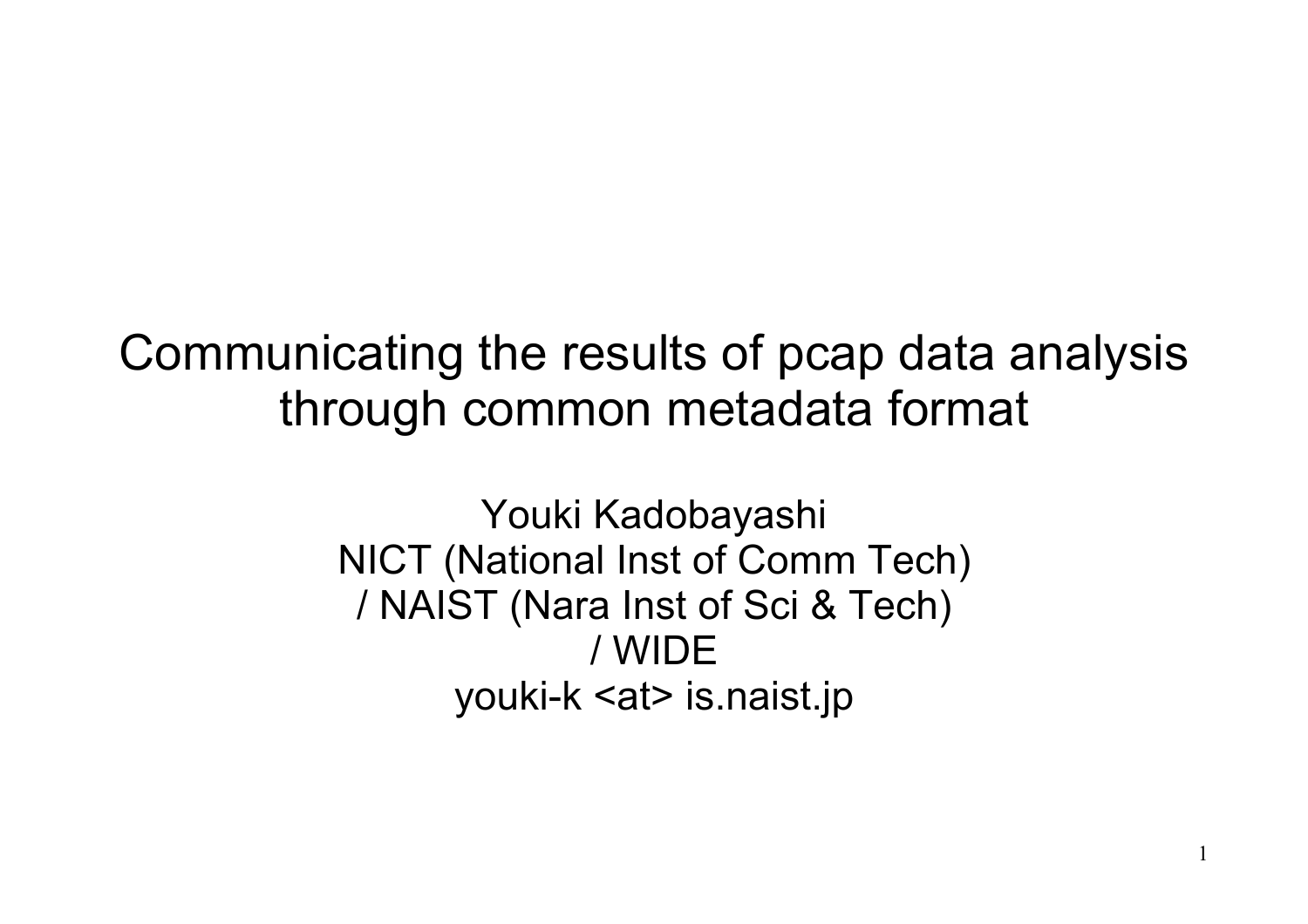### Anomaly detection algorithms: the problem

- We are still in the dark ages
	- Incompatible datasets
	- Incomparable results
- No technical method to accurately communicate the result of anomaly detection, even if we share the common dataset
- Inability to benchmark their performance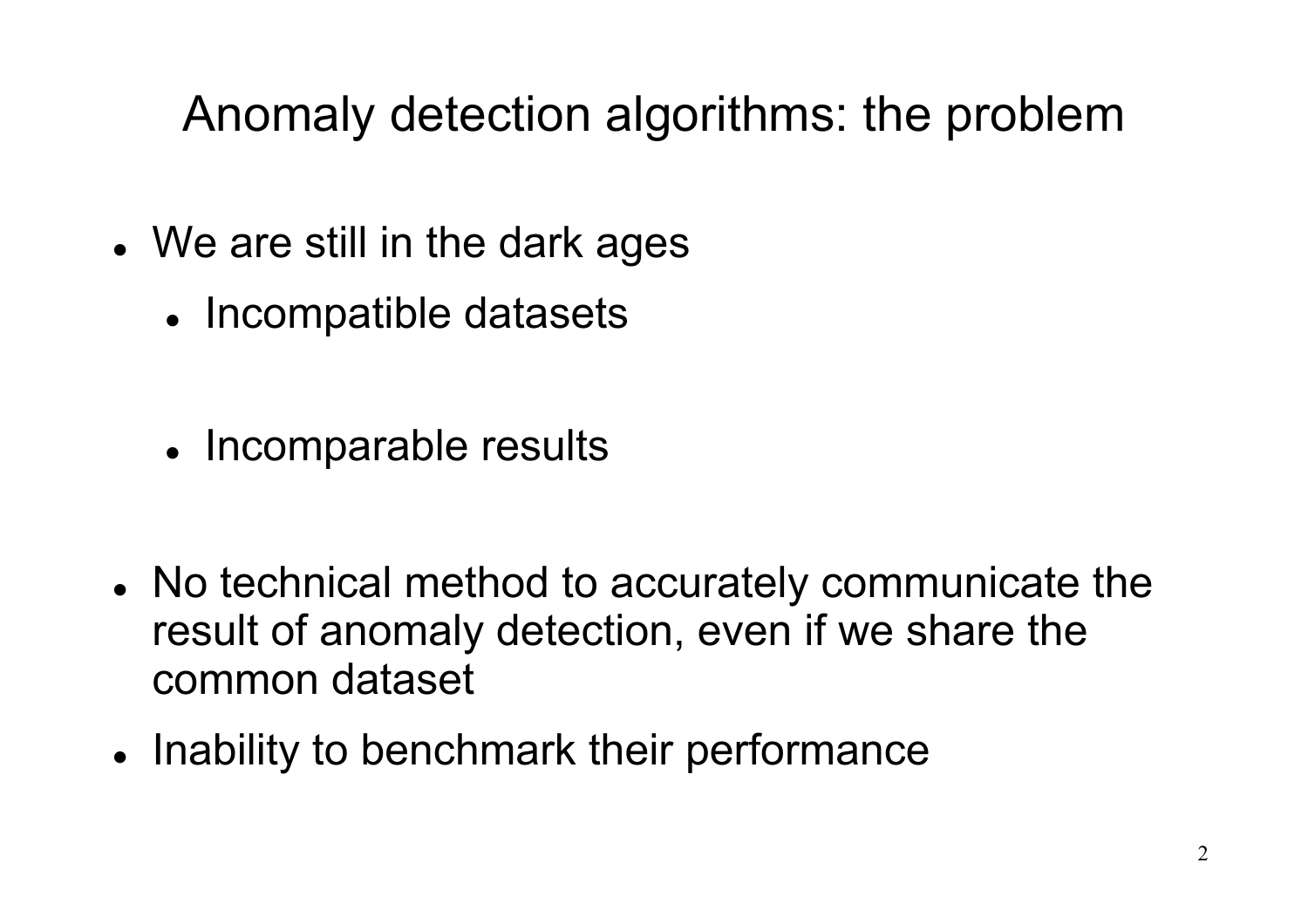Metadata format and associated tools for anomaly detection algorithms

- Separate file for each algorithm
	- Idea: multiple results against single pcap dataset
- XML-based
	- header, {record1, record2, ...}
- Envelope information: rely on DatCat tools
- C API, C++ API to annotate dataset
- Tools to slice, merge, or cross-validate dataset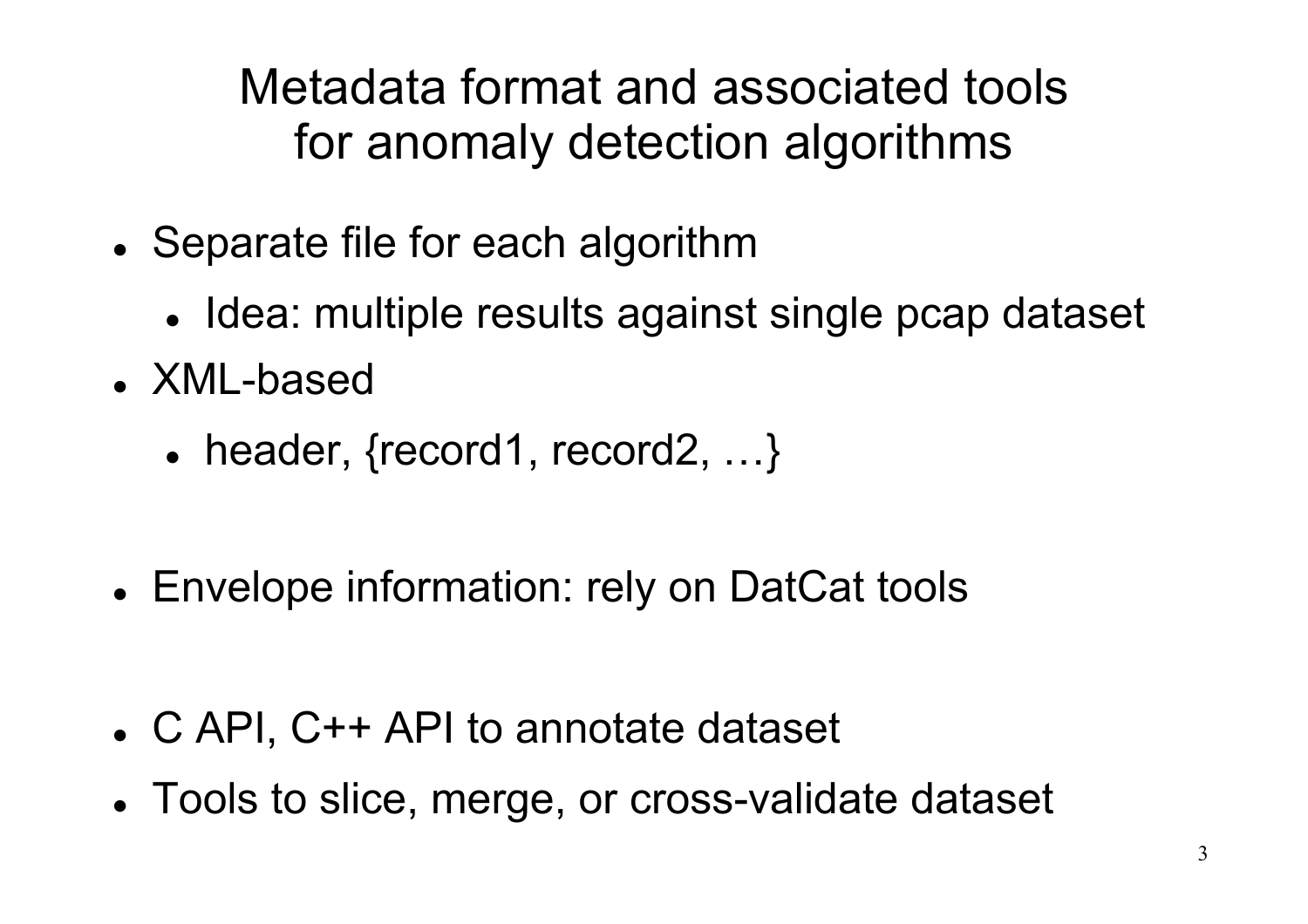## **Header**

- Algorithm name
- Algorithm version
- Algorithm URL
- Algorithm parameters
- Date of analysis
- Analyst name
- Analyst organization
- Target dataset
- DatCat dataset name

| Algorithm              | Analysis                     |
|------------------------|------------------------------|
| - description          | - organization               |
| - URL                  | - analyst                    |
| - parameters           | - date, time                 |
| Dataset                |                              |
|                        |                              |
| - description<br>- URL |                              |
|                        |                              |
| Anomaly                |                              |
| Slice                  |                              |
| - from, to (duration)  |                              |
|                        | - proto, source, destination |

4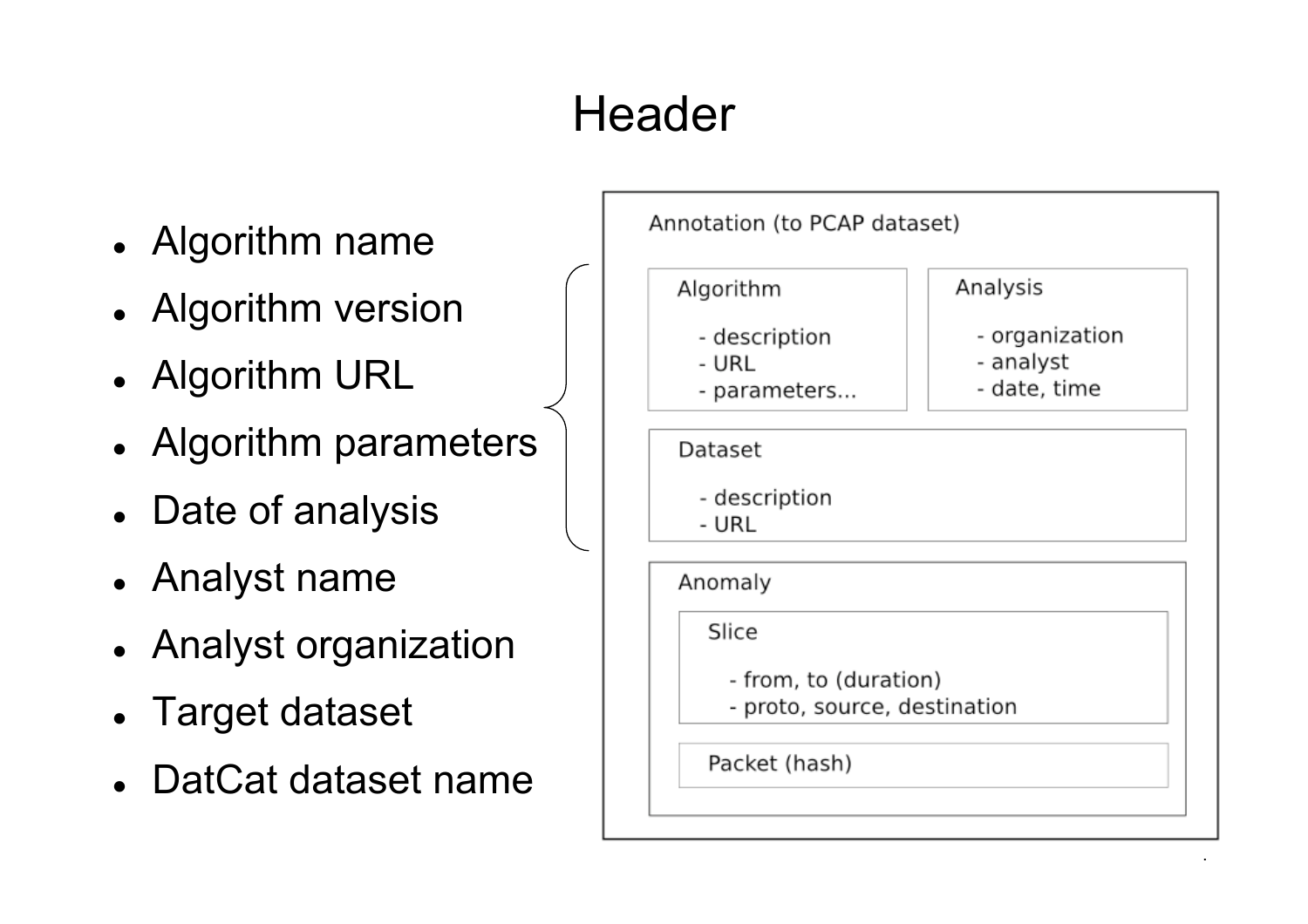#### Header example

<?xml version="1.0" encoding="UTF-8" standalone="no" ?> <admd:annotation xmlns:admd="http://www.nict.go.jp/admd" xmlns:xsi="http://www.w 3.org/2001/XMLSchema-instance" xsi:schemaLocation="http://www.nict.go.jp/admd ad md.xsd">

 <algorithm name="algo\_name" version="0.0.0"> <description>algorithm detail</description> <url>http://example.com/example</url> <parameter>parameter for algorithm</parameter> </algorithm>

 <analysis> <description>analysis detail</description> <datetime>2000-01-01T12:00:00</datetime> <analyst>person name of analyst</analyst> <organization>organaization name of analyst</organization> </analysis>

 <dataset> <description>analysis detail</description> <url>http://example.com/example</url> </dataset>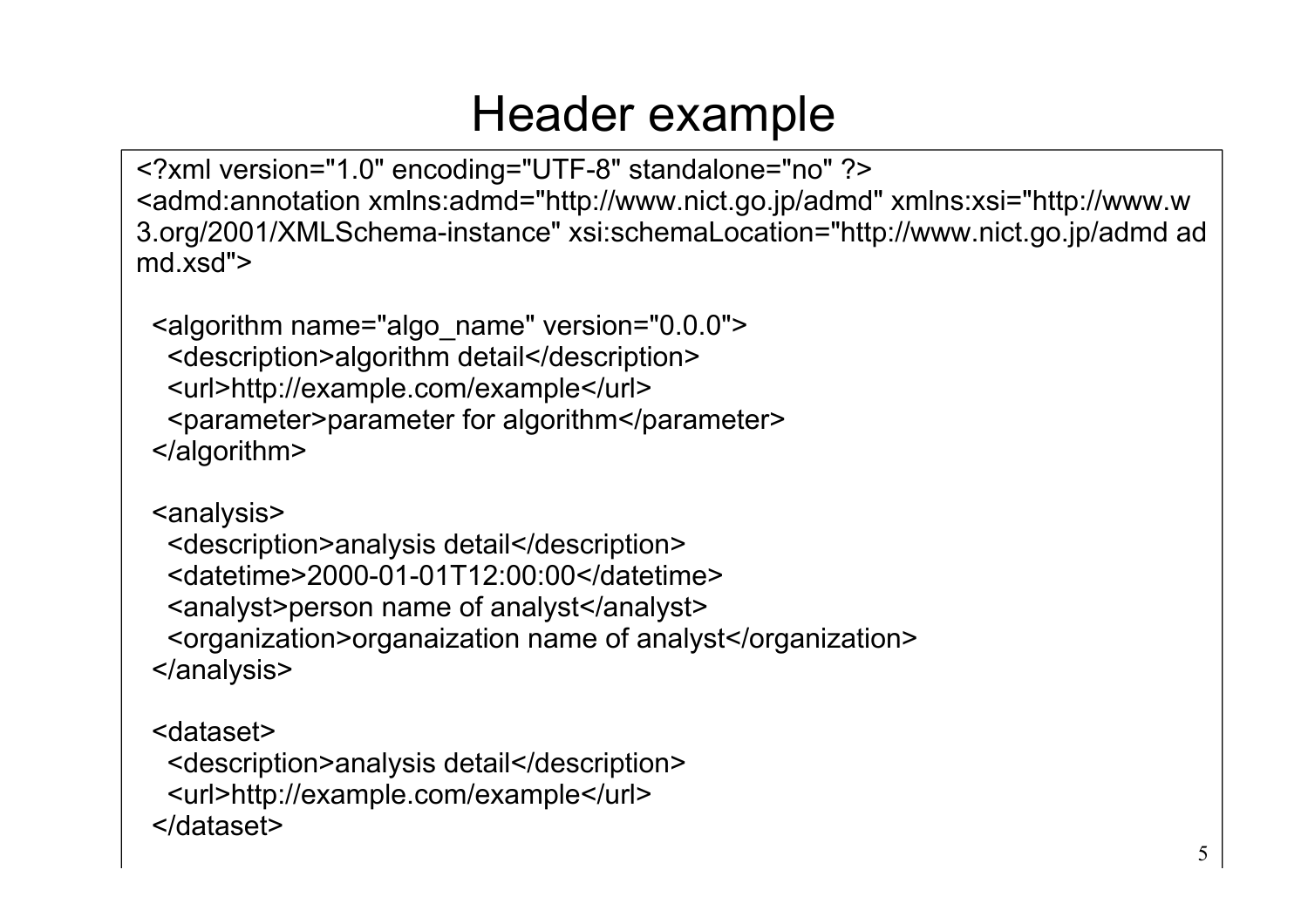# Record



- src, dst, start time, end time, anomaly\_type, anomaly value
- Arbitrary # of records



Either src or dst can be wildcard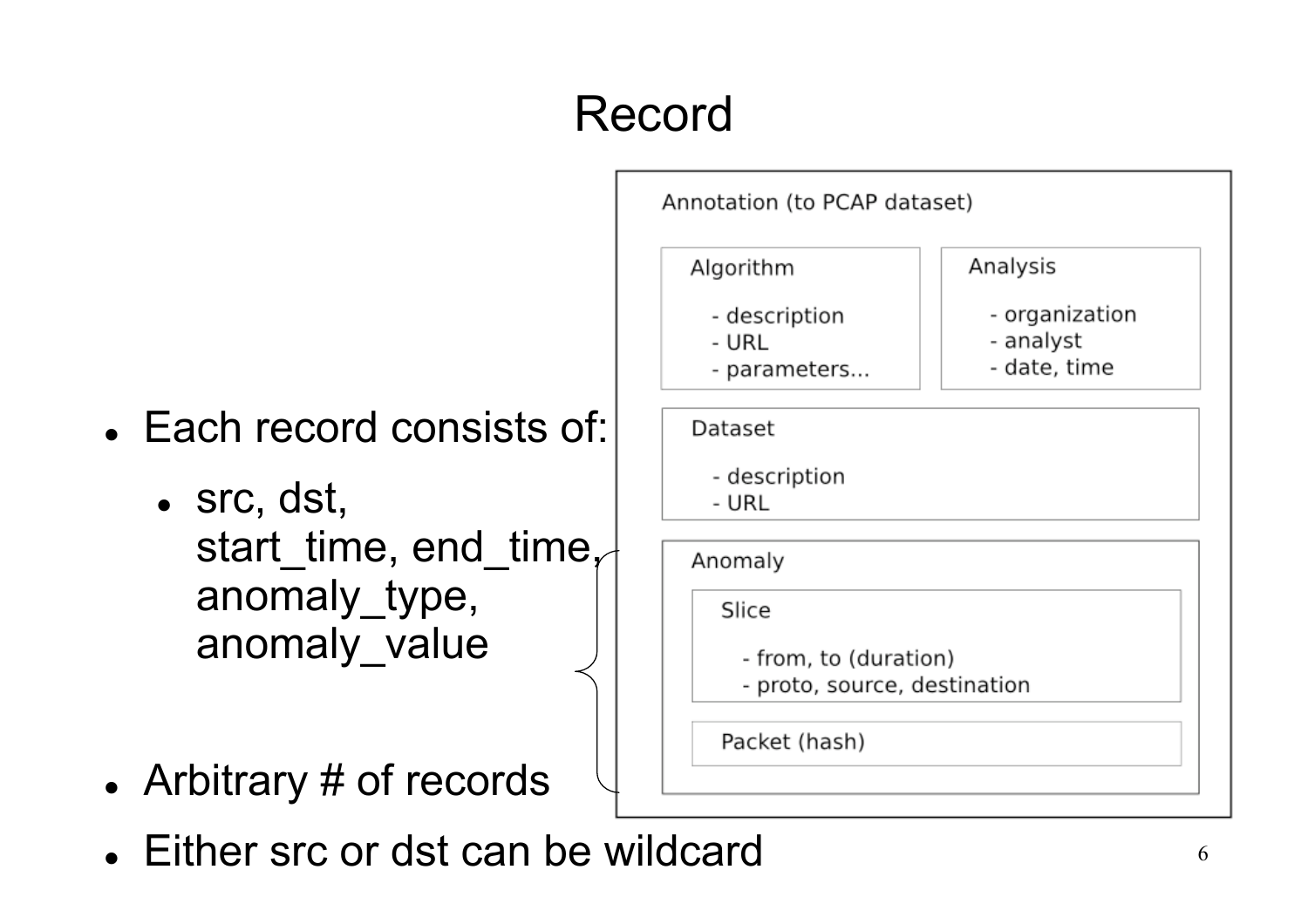### Record example

```
 <anomaly type="type" value="value">
  <description>first detected anomaly</description>
  <slice>
   <filter proto="udp" src_ip="163.221.8.12" src_port="53"/>
   <filter dst_ip="163.221.8.12" dst_port="53" proto="udp"/>
   <from sec="1" usec="1"/>
  \leq to sec="2" usec="2"/>
 \le/slice>
  <packet>RkZGRkZGRkZGRkZG</packet>
 </anomaly>
```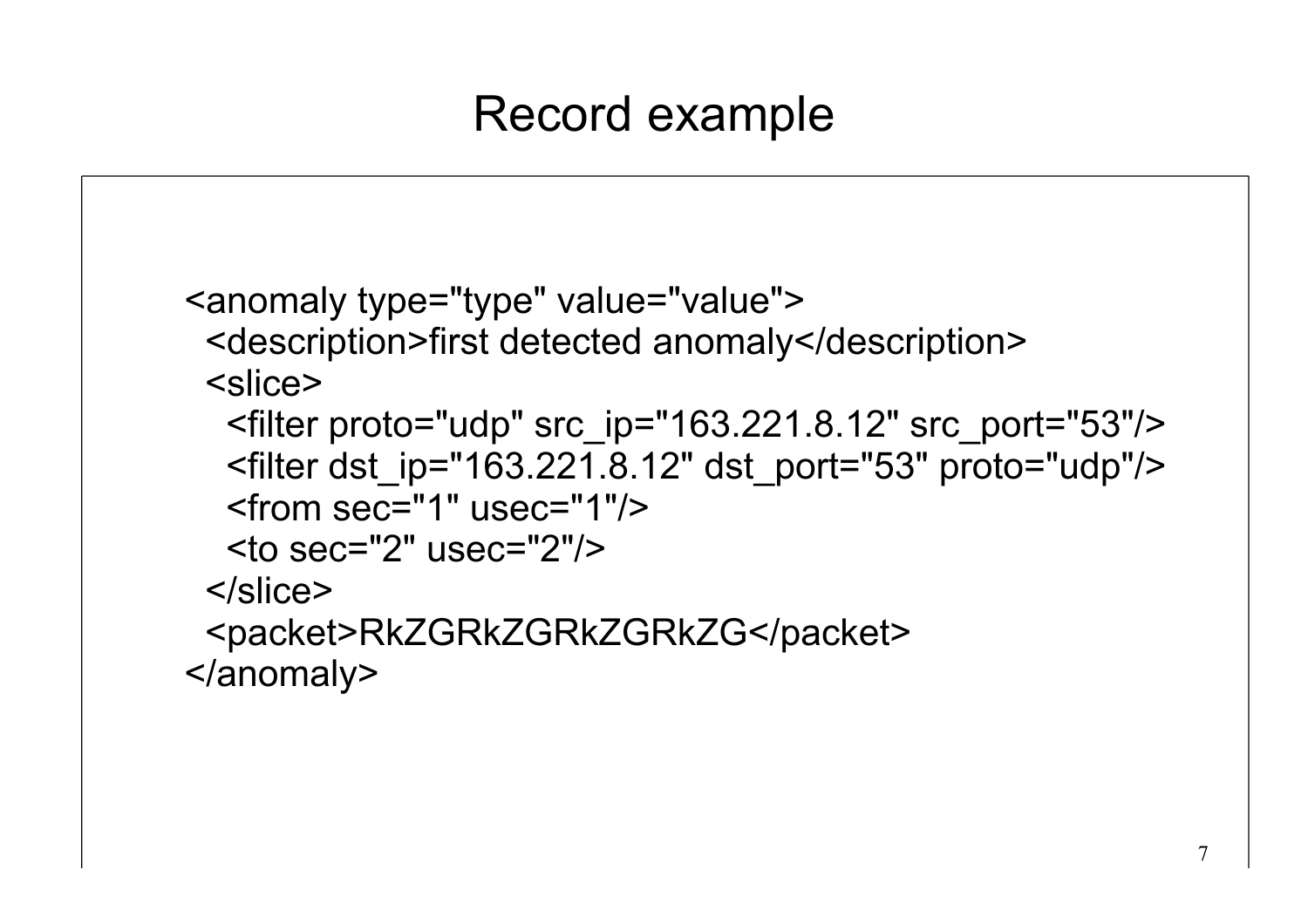#include "admd/c\_wrapper.h"

ANNOTATION\_HANDLER annotation = admd\_open\_annotation();

admd set algorithm(annotation, "algo name", "0.0.0", "algorithm detail", "http://example.com/example", "parameter for algorithm"); admd set analysis(annotation, "analysis detail", "2000-01-01T12:00:00.000", "person name of analyst", "organaization name of analyst"); admd set dataset(annotation, "analysis detail", "http://example.com/example"); ANOMALY HANDLER first anomaly = admd add anomaly(annotation, "type", "value", "first detected anomaly"); SLICE HANDLER slice = admd add slice(first anomaly); admd\_add\_filter(slice, "tcp", "ip1", 1, "", 0); // proto, src\_ip, src\_port, dst\_ip, dst\_port admd\_add\_filter(slice, "tcp", "", 0, "ip1", 1); admd\_set\_from(slice, 1, 1); // sec, usec admd set to(slice,  $2$ , 2);

admd\_print(annotation); admd close annotation(annotation);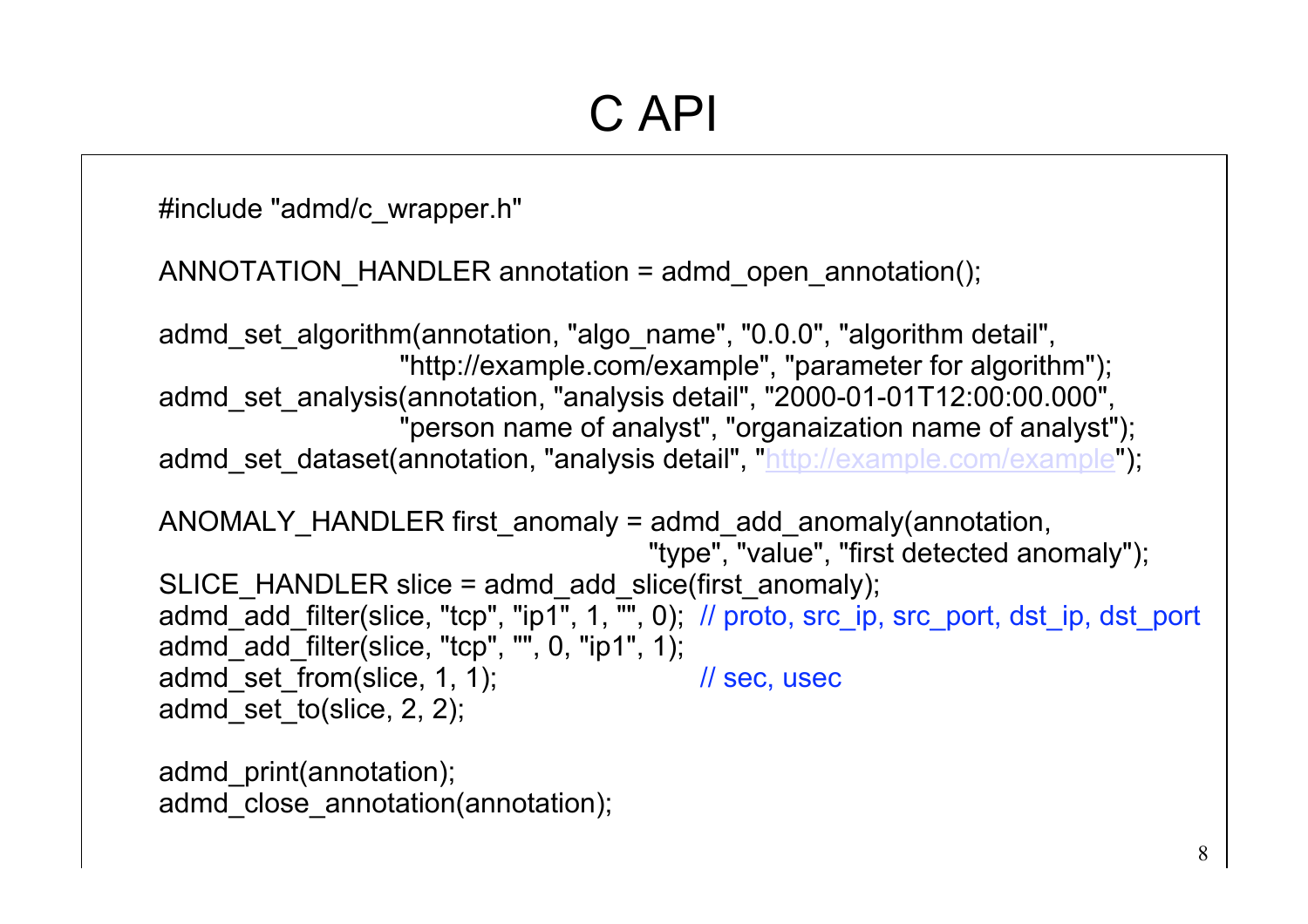#### $C++$  API

```
#include "admd/admd.hpp"
```

```
admd::annotation_t annotation;
```

```
annotation.set_algorithm("algo_name", "0.0.0", "algorithm detail",
                          "http://example.com/example", "parameter for algorithm")
   .set_analysis("analysis detail", "2000-01-01T12:00:00.000",
                 "person name of analyst", "organaization name of analyst")
   .set_dataset("analysis detail", "http://example.com/example");
```

```
admd::anomaly t& first anomaly = annotation.add anomaly("type", "value",
                                        "first detected anomaly"); // type, value, description
first anomaly.add slice()
   .add_filter("tcp", "ip1", 1, "", 0) // proto, src_ip, src_port, dst_ip, dst_port
   \cdotadd\overline{\phantom{a}}filter("tcp", "", 0, "ip1", 1)
   .set from(1, 1) \sqrt{ } // sec, usec
   .set to(2, 2);
```

```
annotation.write(std::cout);
```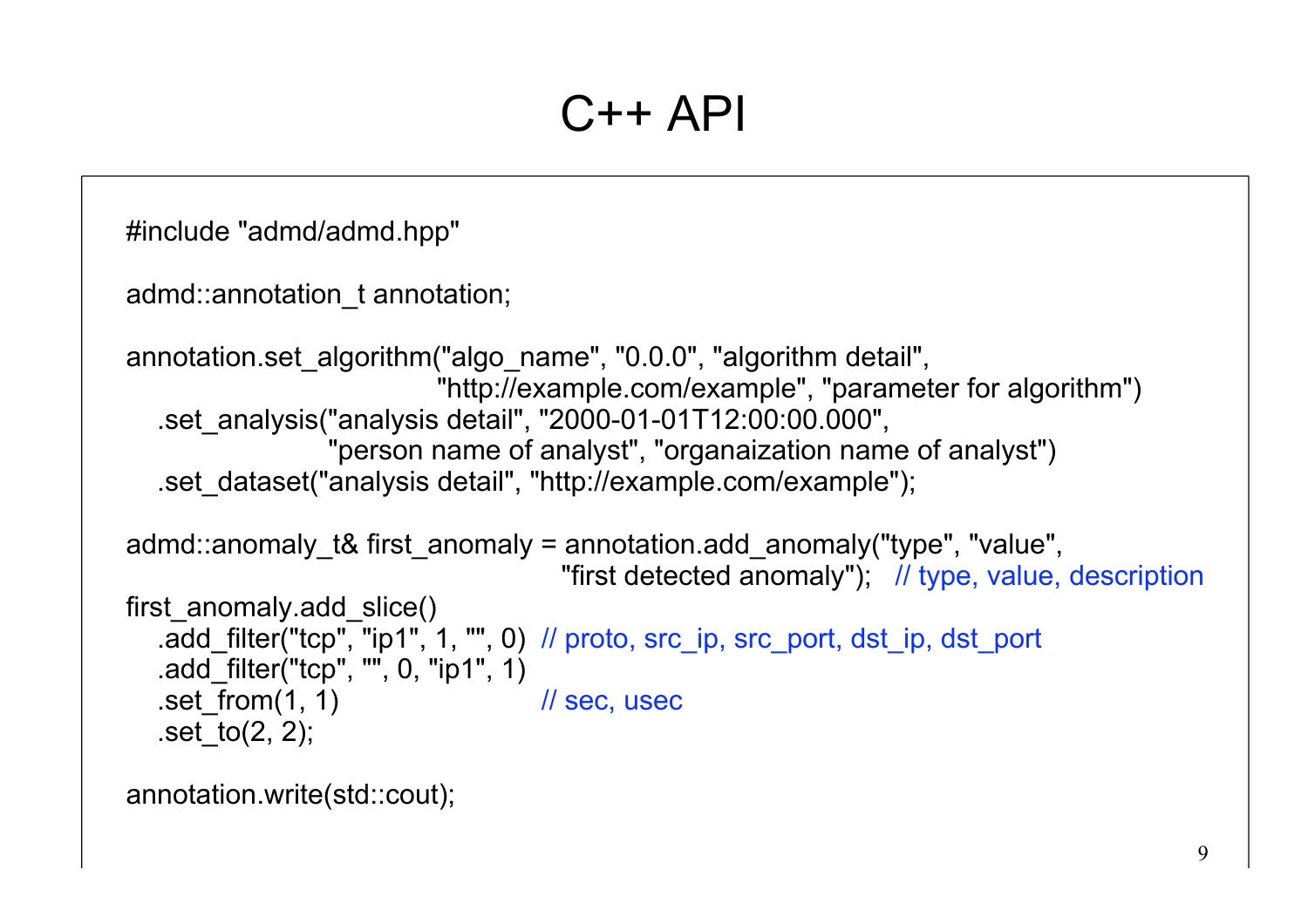### **Slicing**

- Slice anomalous segments of pcap data
	- Based on anomaly type, anomaly value
- Slice pcap data according to start time, end time
- Useful for generating synthetic dataset
- admd slice [annotation xml file] [input pcap] [output pcap]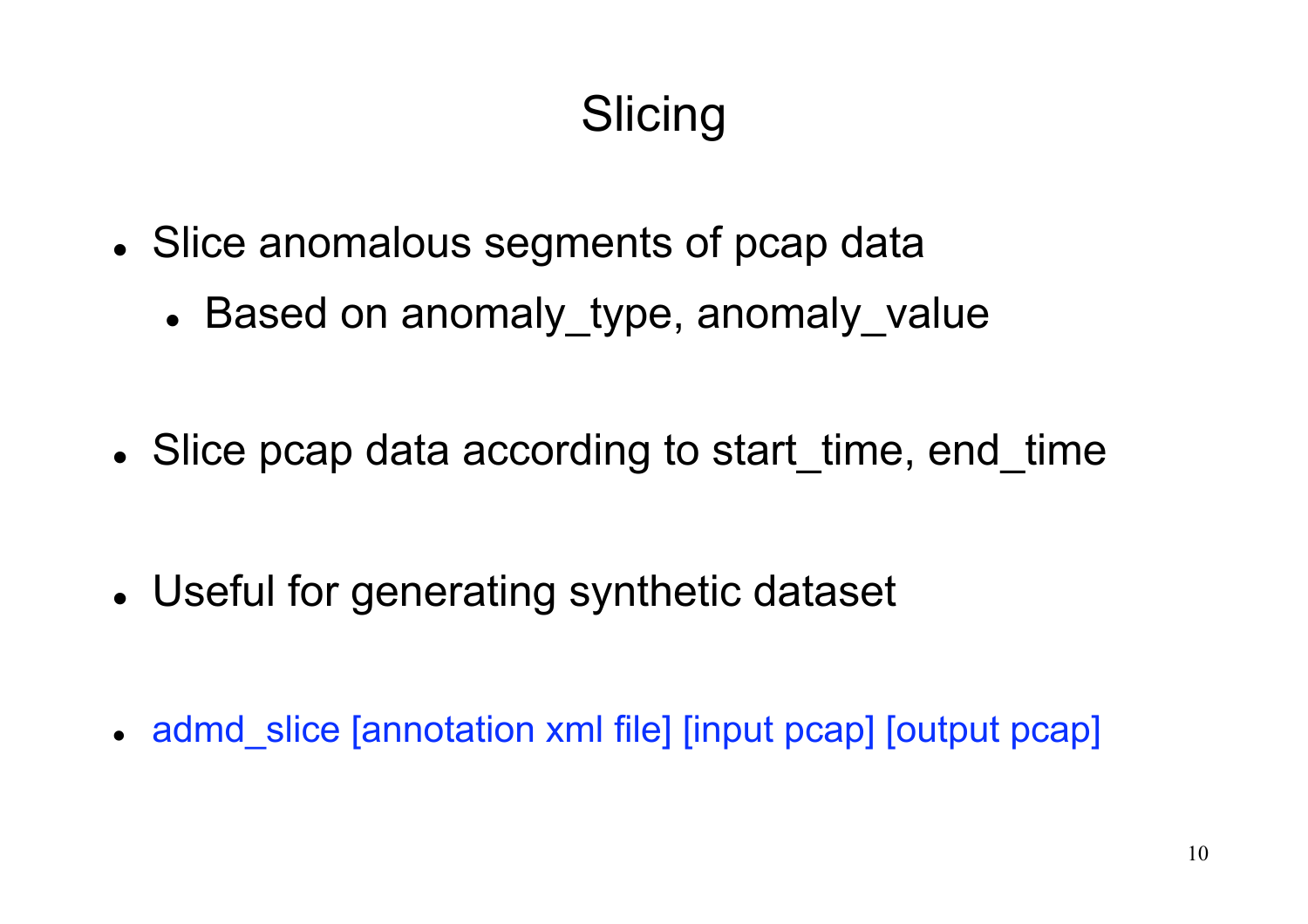# Merging

- Insert pcap slice B into pcap slice A
	- At particular time offset
- Useful for benchmarking anomaly detection algorithms with synthetic dataset

• admd merge [annotation xml file] [base pcap] [merge pcap] [output pcap] [sec delay] [usec delay]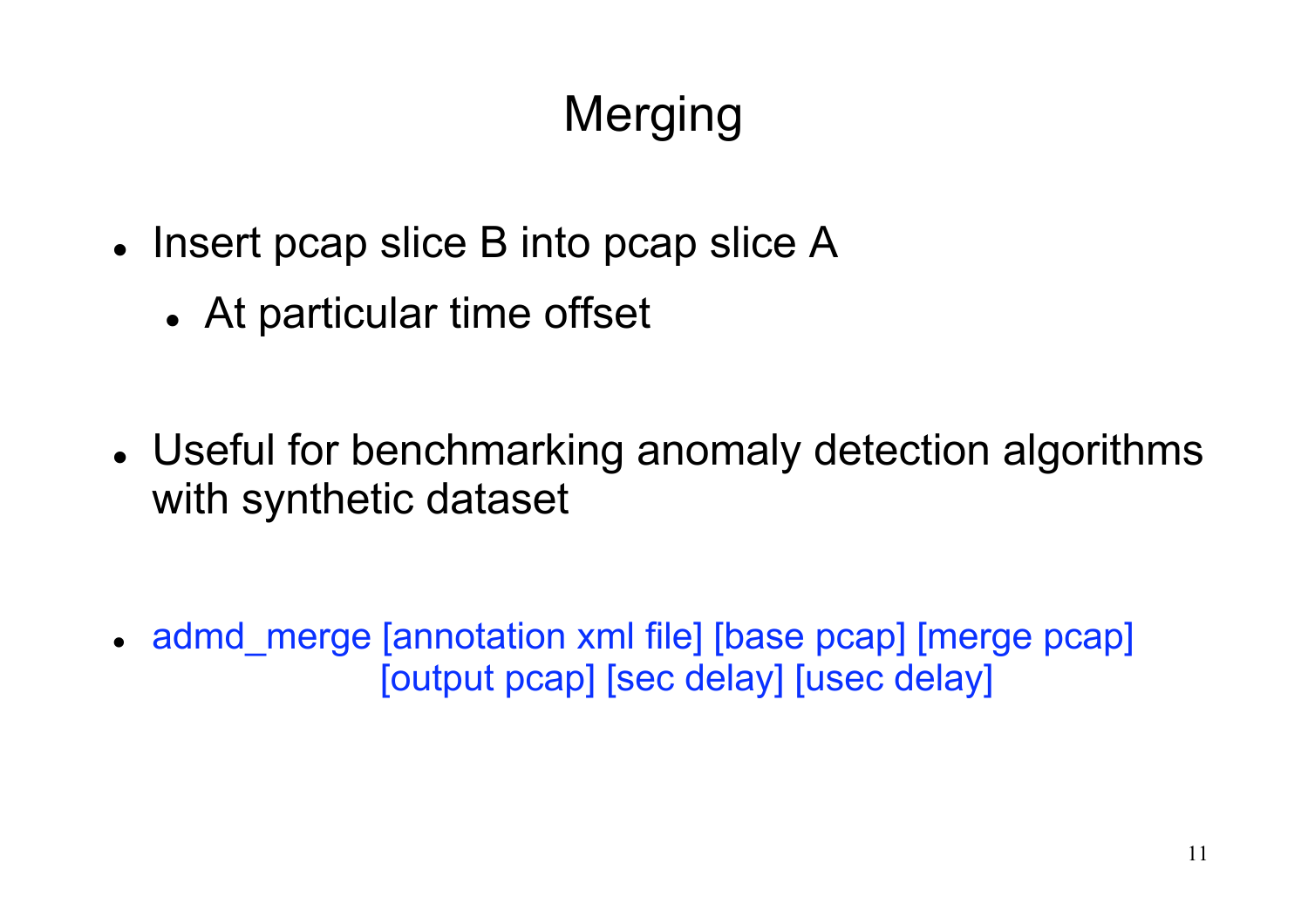### **Comparison**

- Visualize the spotted anomalies along timeline
- Compute TP/TN/FP/FN, tabulate results
- (no fancy html output yet)
- admd validate [input dump file] [result1.xml result2.xml result3.xml …]
- admd compare ...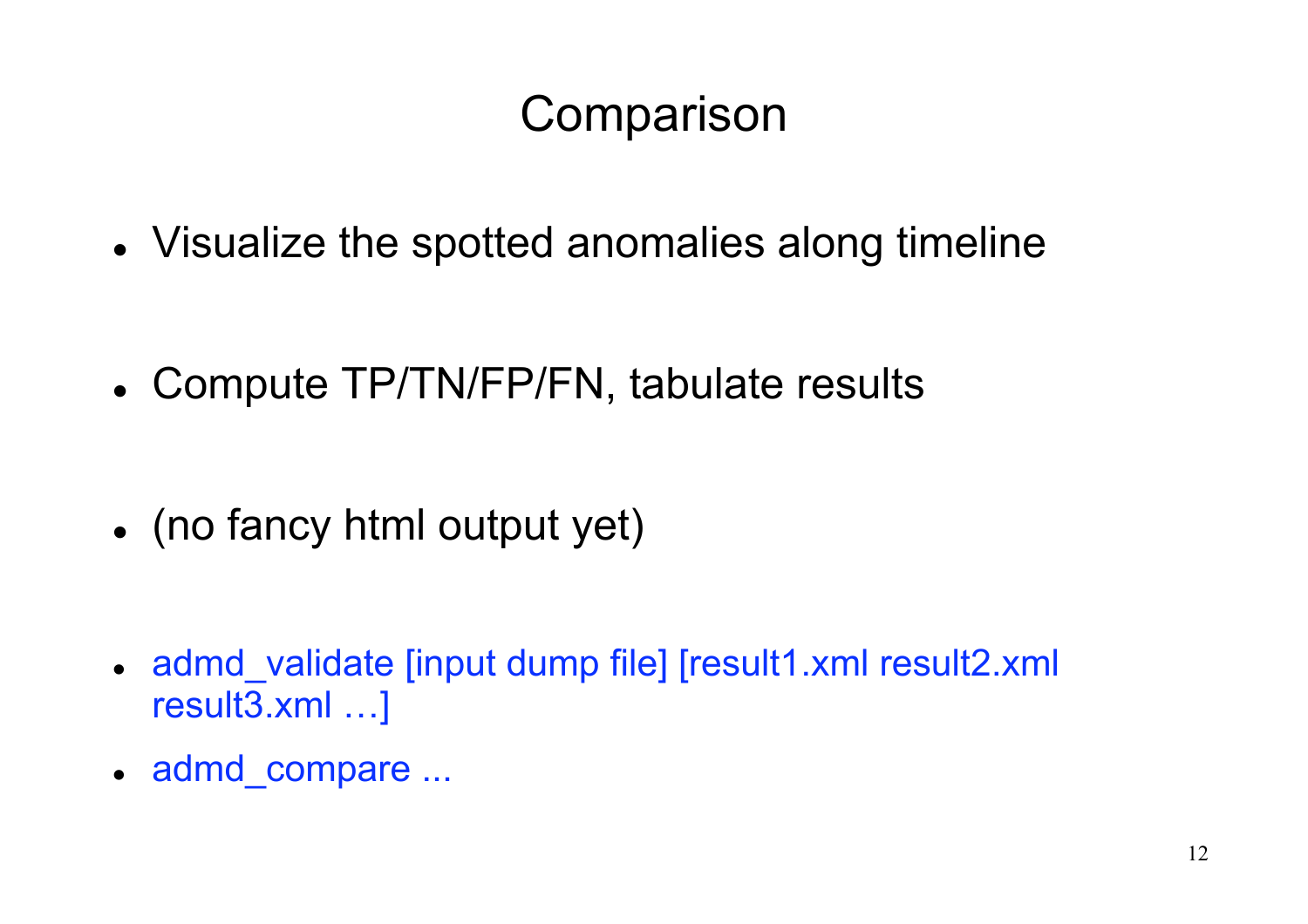#### Beyond XML schema: from xs:string to classification codes